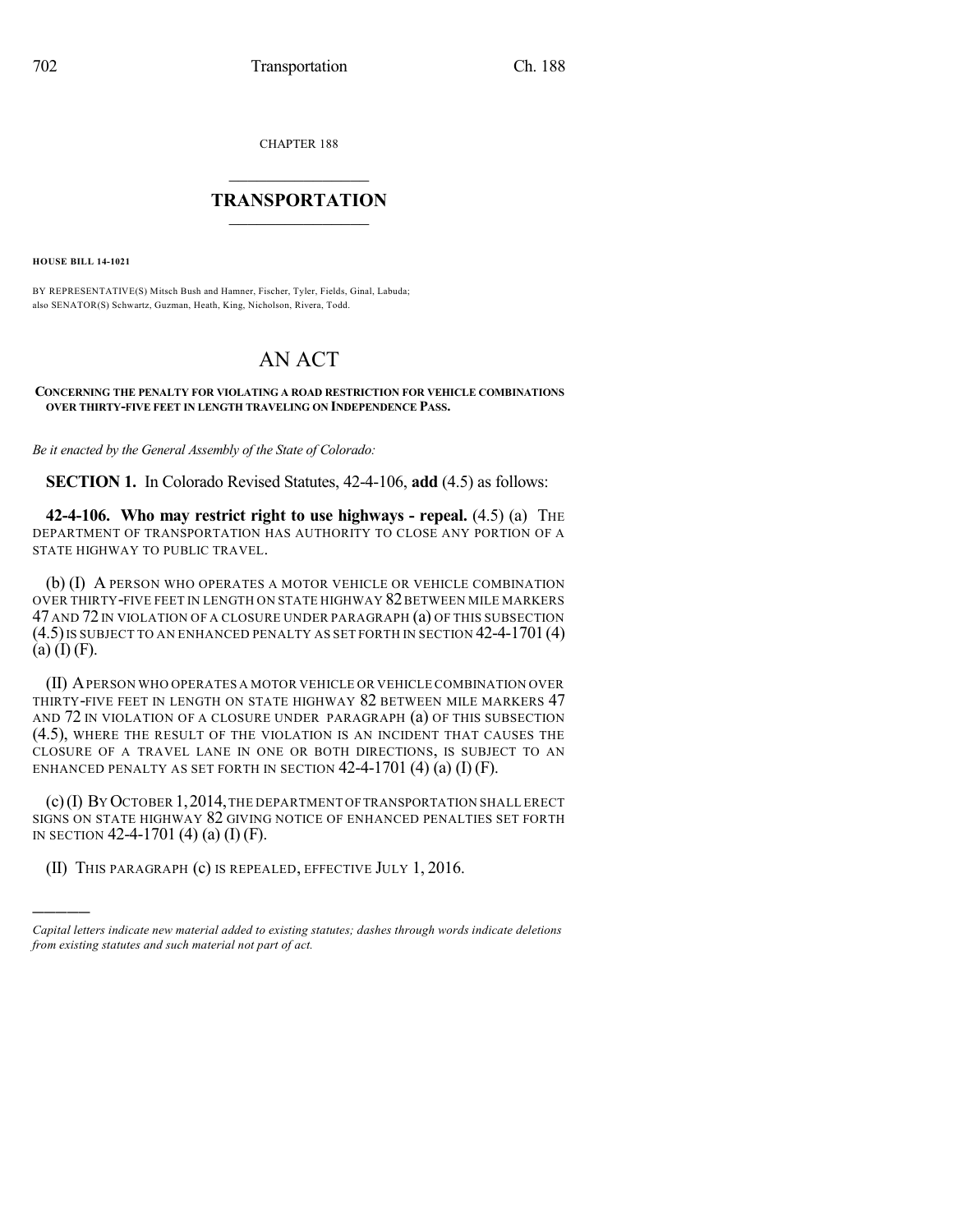**SECTION 2.** In Colorado Revised Statutes, 42-4-1701, **amend** (4) (a) (I) introductory portion and  $(4)$   $(a)$   $(I)$   $(F)$  as follows:

**42-4-1701. Trafficoffensesandinfractions classified-penalties-penaltyand surcharge schedule - repeal.** (4) (a) (I) Except as provided in paragraph (c) of subsection  $(5)$  of this section, every person who is convicted of, who admits liability for, or against whom a judgment is entered for a violation of any provision of this title to which paragraph (a) or (b) of subsection (5) of this section apply shall be fined or penalized, and have a surcharge levied thereon pursuant to sections 24-4.1-119 (1) (f) and 24-4.2-104 (1) (b) (I), C.R.S., in accordance with the penalty and surcharge schedule set forth in sub-subparagraphs (A) to (P) of this subparagraph (I); or, if no penalty or surcharge is specified in the schedule, the penalty for class A and class B traffic infractions shall be IS fifteen dollars, and the surcharge shall be IS four dollars. These penalties and surcharges shall apply whether the defendant acknowledges the defendant's guilt or liability in accordance with the procedure set forth by paragraph (a) of subsection (5) of this section,  $\sigma$ r is found guilty by a court of competent jurisdiction, or has judgment entered against the defendant by a county court magistrate. Penalties and surcharges for violating specific sections shall be ARE as follows:

| <b>Section Violated</b>                | <b>Penalty</b> | <b>Surcharge</b> |
|----------------------------------------|----------------|------------------|
| (F) Size, weight, and load violations: |                |                  |
| 42-4-502                               | \$75.00        | \$24.00          |
| 42-4-503                               | 15.00          | 6.00             |
| 42-4-504                               | 75.00          | 24.00            |
| 42-4-505                               | 75.00          | 24.00            |
| 42-4-506                               | 15.00          | 6.00             |
| 42-4-509                               | 50.00          | 16.00            |
| 42-4-510 $(12)(a)$                     | 35.00          | 10.00            |
| 42-4-106 (1), (3), (4), (6), or (7)    | 35.00          | 10.00            |
| 42-4-106 $(4.5)$ (b) (I)               | 1,000.00       | 156.00           |
| 42-4-106 $(4.5)$ (b) (II)              | 1,500.00       | 156.00           |
| 42-4-106 (5) (a) (I)                   | 100.00         | 32.00            |
| 42-4-106 (5) (a) (II)                  | 500.00         | 156.00           |
| 42-4-106 (5) (a) (III)                 | 500.00         | 78.00            |
| 42-4-106 (5) (a) (IV)                  | 1,000.00       | 156.00           |
| 42-4-512                               | 75.00          | 24.00            |
| 42-8-105 (1) to $(5)$                  | 50.00          | 16.00            |
| $42 - 8 - 106$                         | 50.00          | 16.00            |

**SECTION 3. Act subject to petition - effective date - applicability.** (1) This act takes effect at 12:01 a.m. on the day following the expiration of the ninety-day period after final adjournment of the general assembly (August 6, 2014, if adjournment sine die is on May 7, 2014); except that, if a referendum petition is filed pursuant to section 1 (3) of article  $\dot{V}$  of the state constitution against this act or an item, section, or part of this act within such period, then the act, item, section, or part will not take effect unless approved by the people at the general election to be held in November 2014 and, in such case, will take effect on the date of the